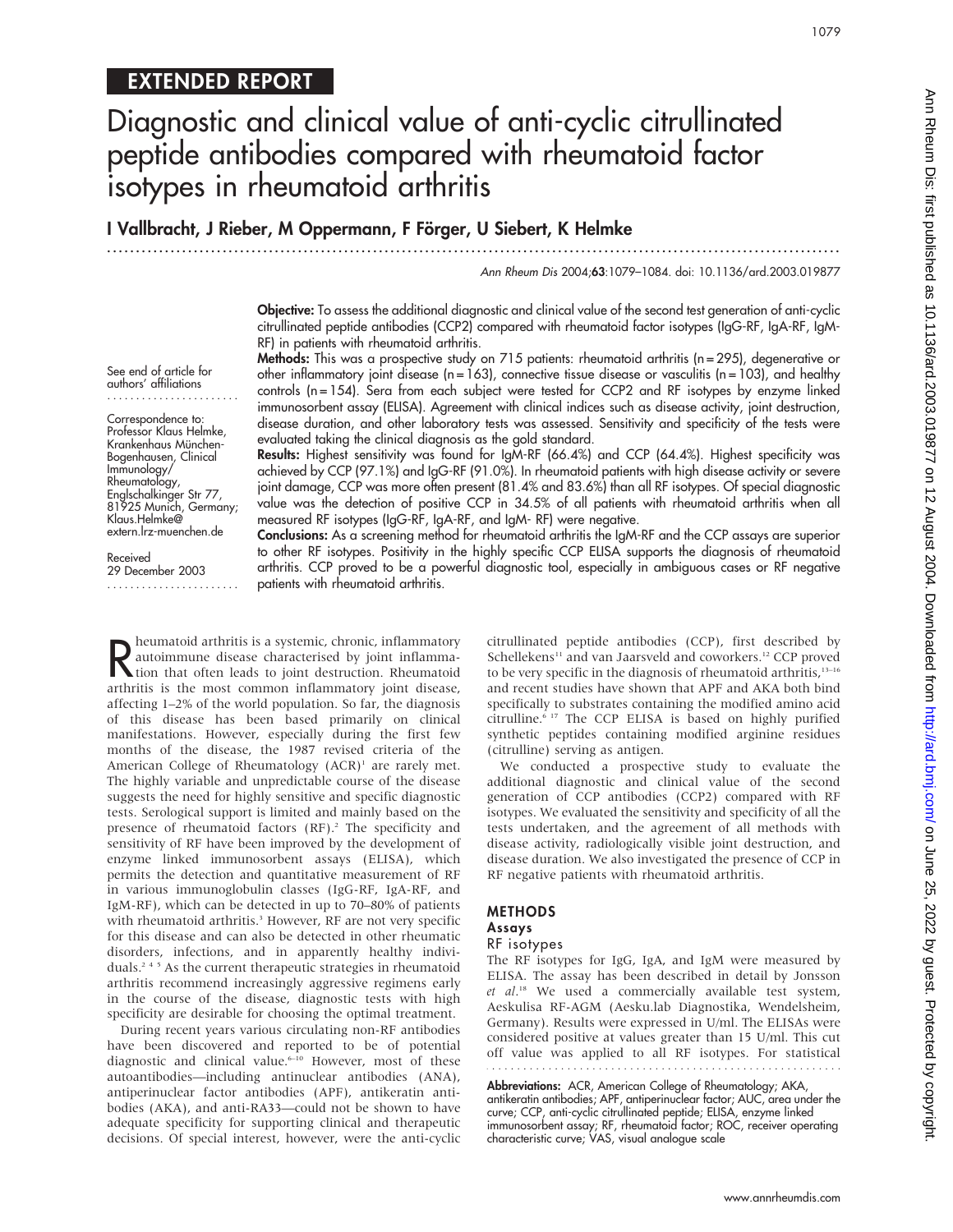analysis the results were analysed as continuous and dichotomous variables.

## Anti-cyclic citrullinated peptide antibodies

The CCP ELISA was carried out according to the manufacturer's instructions. We used the commercially available second generation test CCP2 (Immunoscan RA–Mark 2, Euro-Diagnostica BV, Arnhem, Netherlands). Results were expressed in arbitrary units. The samples were considered positive if the antibody titre was greater than 25 arbitrary units. For statistical analysis the results were recorded as continuous and dichotomous variables.

## Patients and controls

We studied 561 patients with suspected rheumatic diseases who attended the hospital between January 1997 and January 2003, and 154 healthy controls. The study population comprised 206 male (28.8%) and 509 female patients (71.2%) with a mean (SD) age of 56.8 (18.1) years. The study population included 295 patients with clinically proven rheumatoid arthritis (41.3%) according to the 1987 revised ACR criteria for the disease.<sup>1</sup> To analyse the sensitivity and specificity of the tests, we used as controls pooled data from 163 patients with degenerative or other inflammatory joint diseases (22.8%), including psoriatic arthritis, reactive arthritis crystal arthropathy, osteoarthritis, and spondylarthropathy, 103 patients with connective tissue disease or vasculitis (14.4%), and 154 healthy individuals (21.5%) (table 1).

## Clinical evaluation

The patients were evaluated by clinical examination and laboratory tests. The final clinical diagnosis according to the ACR criteria served as the gold standard for the diagnosis of rheumatoid arthritis. The examiner was blinded to the CCP results at the time of diagnosis. Blood samples were obtained at first clinical presentation and stored at  $-20^{\circ}$ C until assayed. Disease activity of patients with rheumatoid arthritis was assessed at their first visit according to the ACR activity score, including tender joint count (maximum 68), swollen joint count (maximum 66), patient's assessment of pain (VAS), patient's global assessment of disease activity (VAS), physician's global assessment of disease activity (VAS), patient's assessment of physical function (HAQ),<sup>19</sup> and acute phase reactant value (C reactive protein).<sup>20</sup> An ACR score of ,35 was defined as low disease activity, between 35 and 65 as moderate, and  $>65$  as high.

# Radiological evaluation

In the patients with rheumatoid arthritis, radiographic examination of the hands and feet was done at first presentation. All radiographs were scored by an experienced observer, unaware of the clinical and laboratory data, using the method described by Larsen et  $al.^{21}$  A Larsen score of  $0-1$ was defined as minimal radiological changes. Larsen scores of 2–3 and 4–5 represent moderate and severe radiological changes, respectively.

# **Statistics**

Correlations between the tests used and disease activity, radiologically visible joint destruction, and disease duration were determined by Spearman's rank correlation. The  $\chi^2$  test was used to examine the significance of differences in distributions of categorical variables between the different groups. The non-parametric Mann–Whitney U test was used for comparison of continuous variables across different groups. A probability (p) value of  $< 0.05$  was considered statistically significant. The sensitivity and specificity for each assay was determined with respect to the gold standard. In addition, receiver operating characteristic (ROC) analysis was carried out to compare test characteristics independently of predefined cut off points across different tests. All statistical analyses were done with SPSS 11.0.1 statistical software (SPSS Inc, Chicago, Illinois, USA).

# RESULTS

## Patient characteristics

In all, 715 patients were entered into the study. Sera from 202 patients (28.3%) were CCP positive, 167 (23.4%) IgG-RF positive, 199 (27.8%) IgA-RF positive, and 271 (37.9%) IgM-RF positive by ELISA. The demographic data and the individual test results are shown in table 1. Patients with rheumatoid arthritis had a higher frequency of RF and anticyclic citrullinated antibodies than the control groups. More detailed characteristics of the patients with rheumatoid arthritis, including their clinical characteristics, are shown in table 2.

## Diagnostic value of CCP and RF isotypes

The highest sensitivity for detecting rheumatoid arthritis was obtained by IgM-RF ELISA (66.4%) and CCP ELISA (64.4%). The best specificity was achieved by CCP ELISA (97.1%) (table 3). Sensitivity for the diagnosis of rheumatoid arthritis could be further increased by a combination of the CCP and RF tests. The combined use of CCP and all RF isotypes (IgG-, IgA-, and IgM-RF) resulted in a respectably high sensitivity of 80.7% (table 3). Furthermore in our study cohort, seven of the CCP positive patients in the ''vasculitis/mixed connective tissue disease'' group presented with an articular manifestation (non-erosive arthritis). Perhaps CCP2 has the potential to detect a so far undetected overlap syndrome in these patients.

For further comparisons of the diagnostic value of each assay, we undertook an ROC (receiver operating characteristic) analysis and calculated the area under the curve (AUC). The ROC analysis displays the pairs of sensitivity and specificity for different cut off points of CCP, IgG-RF, IgA-RF, and IgM-RF concentrations. The AUC was best for CCP, at 0.84. The values for IgM-RF, IgA-RF, and IgG-RF were 0.83, 0.78, and 0.74, respectively (fig 1). It could clearly be

|                         | <b>RA</b><br>$(n = 295; 41.3\%)$ | Degen/inflam joint<br>disease $(n = 163; 22.8\%)$ | Conn tiss disease/vasculitis<br>$(n = 103; 14.4\%)$ | <b>Healthy controls</b><br>$(n = 154; 21.5\%)$ | Total $(n = 715)$ |
|-------------------------|----------------------------------|---------------------------------------------------|-----------------------------------------------------|------------------------------------------------|-------------------|
| Female                  | 237 (80.3%)                      | 107 (65.6%)                                       | 81 (78.6%)                                          | 84 (54.5%)                                     | 509 (71.2%)       |
| Age (mean (SD)) (years) | 62.4 (14.7)                      | 56.1 (18.4)                                       | 51.6 (19.1)                                         | 50.0 (19.7)                                    | 56.8(18.1)        |
| IgG-RF positive         | 129 (43.7%)                      | 11(6.7%)                                          | 20 (19.4%)                                          | 7(4.5%)                                        | 167 (23.4%)       |
| IgA-RF positive         | 150 (50.8%)                      | $16(9.8\%)$                                       | 26 (25.2%)                                          | 7(4.5%)                                        | 199 (27.8%)       |
| IgM-RF positive         | 196 (66.4%)                      | 20 (12.3%)                                        | 44 (42.7%)                                          | 11(7.1%)                                       | 271 (37.9%)       |
| CCP positive            | 190 (64.4%)                      | 4(2.5%)                                           | 7(6.8%)                                             | 1 (0.6%)                                       | 202 (28.3%)       |

CCP, anti-cyclic citrullinated peptide antibodies; Conn tiss, connective tissue; Degen, degenerative; Ig, immunoglobulin; inflam, inflammatory; RA, rheumatoid arthritis; RF, rheumatoid factor.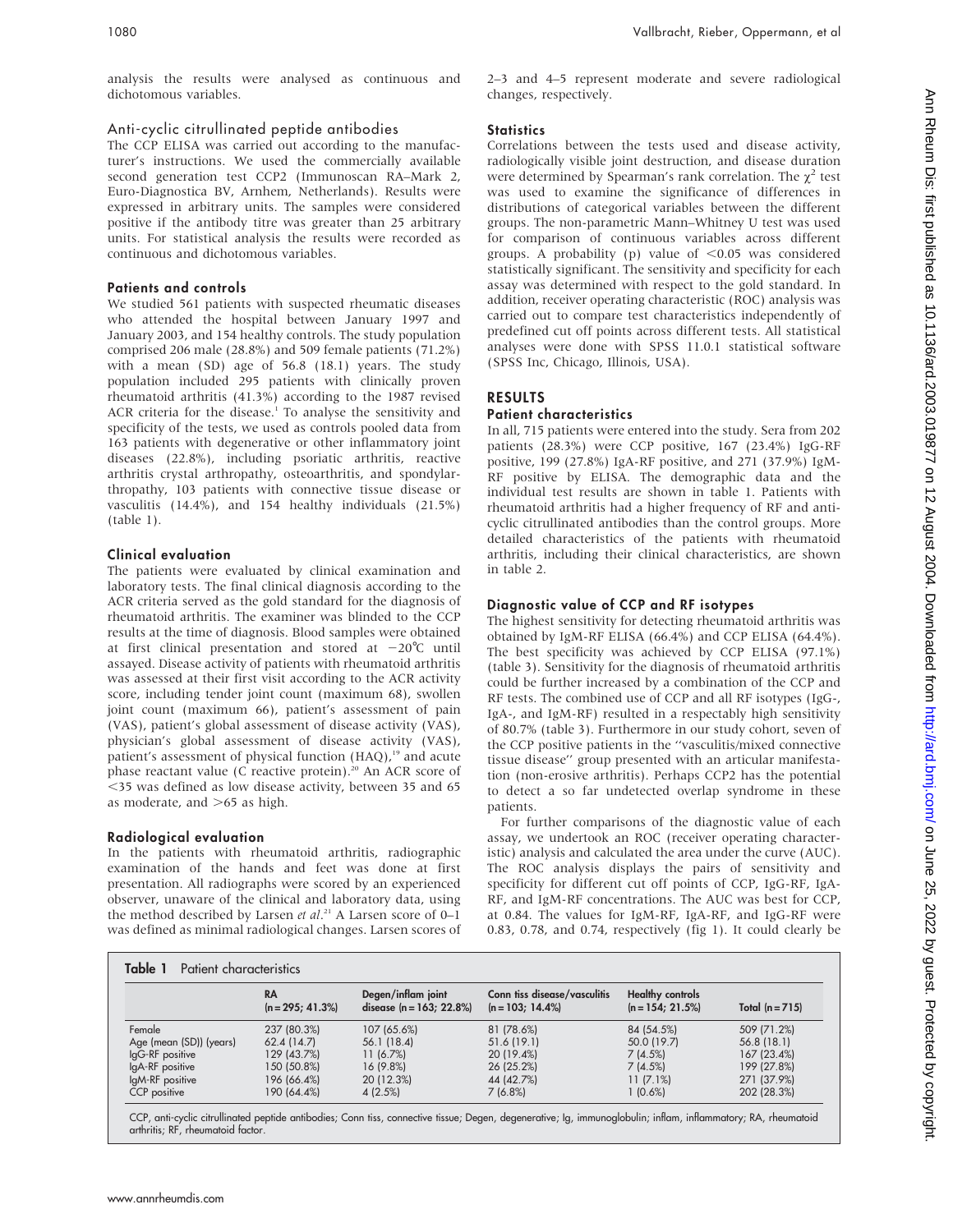| Mean disease duration (years)                     | 8.3(10.1)   |
|---------------------------------------------------|-------------|
| $<$ 1 year*                                       | 97 (32.9%)  |
| $1-5$ years*                                      | 59 (20.0%)  |
| $>5$ years*                                       | 139 (47.1%) |
| ACR disease activity score                        | 44.0 (27.5) |
| Patient's assessment of pain (10 cm VAS)          | 4.8(2.6)    |
| Patient's global assessment of disease activity   |             |
| $(10 \text{ cm } VAS)$                            | 4.3(2.1)    |
| Physician's global assessment of disease activity |             |
| $(10 \text{ cm } VAS)$                            | 4.0(2.3)    |
| Swollen joint count                               | 6.0(7.1)    |
| Tender joint count                                | 12.2(11.3)  |
| CAH                                               | 9.7(6.0)    |
| C reactive protein (mg/l)                         | 30.4 (44.5) |
| $ACR < 3.5*$                                      | 130 (44.1%) |
| ACR 35-65*                                        | 106 (35.9%) |
| $ACR > 65*$                                       | 59 (20.0%)  |
| Larsen score <sup>21</sup>                        | 2.3(1.5)    |
| $Larsen 0-1$                                      | 109 (36.9%) |
| Larsen $2-3$                                      | 115 (39.0%) |
| Larsen $4-5$                                      | 71 (24.1%)  |

shown that CCP ELISA provided the best combination of sensitivity and specificity for detecting rheumatoid arthritis.

We also analysed the benefit of single or combined use of all four antibody assays. We found an impressive additional diagnostic value of CCP compared with the single use of RF isotypes alone. In 30.8% of the 295 rheumatoid patients investigated, all four antibodies were positive. However, in 87 patients (29.5%) with clinically defined rheumatoid arthritis, the conventionally used RF isotypes (IgG-RF, IgA-RF, and IgM-RF) were all negative. In 30 (34.5%) of these 87 patients with negative RF isotypes, CCP was still positive. If only the IgM-RF was used as a single RF test (most laboratories only measure RF, and not the RF isotypes), as many as 99 patients with rheumatoid arthritis (33.6%) remained undetected. In IgM-RF negative rheumatoid patients, CCP was still positive in 38 (38.4%) of these 99 patients (table 4).

Investigating all 295 rheumatoid patients (not only the 87 RF negative patients), 12.9% (38/295) were IgM-RF negative but CCP positive. If all three RF isotypes (IgG-RF, IgA-RF, and IgM-RF) were negative, CCP was still positive in 10.2% (30/295) (table 4). The diagnostic advantage of CCP in RF negative patients was even more convincing in the early course of the disease, where up to 14.4% (14 of 97) of the rheumatoid patients with a disease duration of less than one year were CCP positive but tested negative for all RF isotypes (IgG-RF, IgA-RF, and IgM-RF), compared with 5.1% (3/59) and 9.4% (13/139) in rheumatoid patients with a disease duration of  $1-5$  or  $>5$  years, respectively (table 5).

| Assays                   | Sensitivity (%) | Specificity (%) |
|--------------------------|-----------------|-----------------|
| $IqG-RF$                 | 43.7            | 91.0            |
| lgA-RF                   | 50.9            | 88.3            |
| lgM-RF                   | 66.4            | 82.1            |
| CCP <sub>2</sub>         | 644             | 971             |
| IgG-/IgA- or IgM-RF      | 70.5            | 74.5            |
| IgG-/IgA-/IgM-RF or CCP2 | 80.7            | 73.3            |
| lgG-RF or CCP2           | 729             | 89 O            |
| lgA-RF or CCP2           | 73.6            | 86.4            |
| lgM-RF or CCP2           | 79.3            | 80.7            |



Figure 1 Receiver operating characteristic curves of the anti-cyclic citrullinated peptide antibodies and rheumatoid factor isotypes. CCP, anti-cyclic citrullinated peptide antibodies; Ig, immunoglobulin; RF, rheumatoid factor.

#### CCP as a marker for disease activity

A low disease activity was reported in 130 rheumatoid patients (44.1%). Moderate or high activity was present in 106 patients (35.9%) and 59 patients (20.0%), respectively. The percentage of CCP positive rheumatoid patients was significantly higher in those with high disease activity  $(81.4\%)$ , v 58.5% with low disease activity  $(p<0.05)$ (table 6). In rheumatoid patients with high disease activity, CCP showed a higher sensitivity than all RF isotypes (table 6). The proportion of rheumatoid patients with negative RF isotypes but positive CCP results was much greater in patients with high disease activity than in those with low disease activity, at 17.0% (10/59)  $v$  8.5% (11/130) (table 5). Despite this obvious diagnostic advantage of CCP, the best correlation of all the tests performed with disease activity was achieved by IgG-RF ( $r = 0.281$ ,  $p < 0.01$ ).

#### CCP as a marker for joint damage

In our study, 109 rheumatoid patients (36.9%) presented with minimal, 115 (39.0%) with moderate, and 71 (24.1%) with severe joint destruction. Again, in patients with severe joint destruction, CCP was more often positive (80.3%) than in patients with minimal joint damage  $(54.1\%)$   $(p<0.05)$ , and showed a higher sensitivity in those with severe joint destruction than all the RF isotypes (table 6). Negative RF isotypes but positive CCP test results were more often found in rheumatoid patients with severe joint destruction than in those with minimal joint destruction: 15.5% (11/71)  $v$  8.3% (9/109) (table 5). Of all the tests done, CCP showed the best correlation with joint damage ( $r = 0.217$ ,  $p < 0.01$ ).

#### **DISCUSSION**

The objective of our study was to assess the additional diagnostic and clinical value of CCP compared with RF isotypes in rheumatoid patients. Rheumatoid arthritis is associated with a few more or less specific autoantibodies<sup>3</sup><sup>22</sup>; however, most of these have failed to demonstrate adequate diagnostic and prognostic value so far. As there is growing evidence that therapeutic intervention early in the course of rheumatoid arthritis leads to earlier disease control, less joint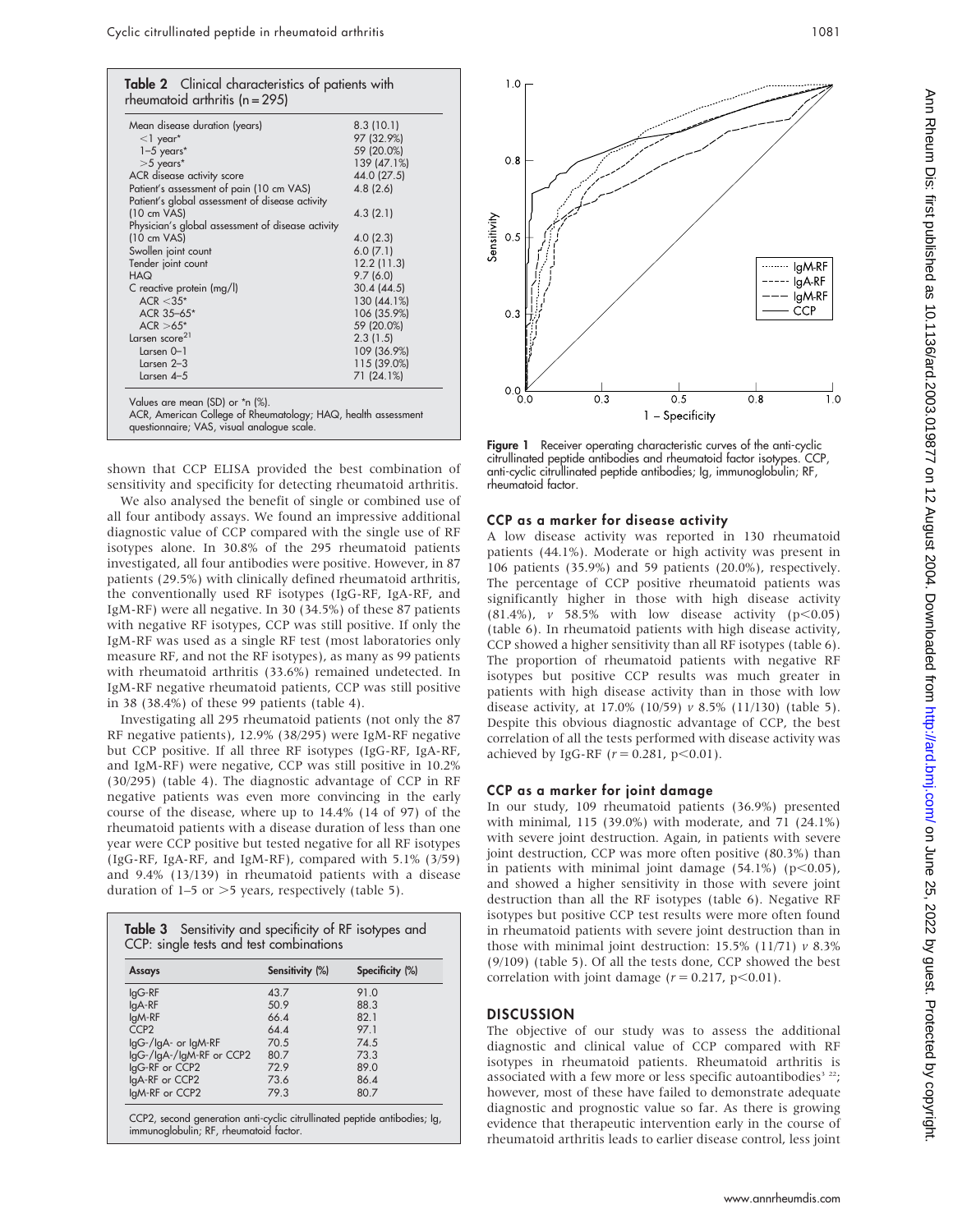Table 4 Varying combinations of rheumatoid factor and anti-cyclic citrullinated peptide antibodies in 295 patients with rheumatoid arthritis

| <b>RF</b> combinations           | All        | <b>CCP</b> positive | <b>CCP</b> negative |
|----------------------------------|------------|---------------------|---------------------|
| All RA patients                  | 295 (100)  | 190 (64.4)          | 105(35.6)           |
| All three RF isotypes positive   | 107(36.3)  | 91 (85.0)           | 16(15.0)            |
| All three RF isotypes negative   | 87(29.5)   | 30(34.5)            | 57 (65.5)           |
| At least one RF isotype positive | 208 (70.5) | 160 (76.9)          | 48 (23.1)           |
| At least one RF isotype negative | 188 (63.7) | 99(52.7)            | 89 (47.3)           |
| Only IgG-RF negative             | 166 (56.3) | 86 (51.8)           | 80(48.2)            |
| Only IgA-RF negative             | 145(49.2)  | 67(46.2)            | 78 (53.8)           |
| Only IgM-RF negative             | 99 (33.6)  | 38 (38.4)           | 61(61.6)            |
| Only IgG-RF positive             | 2(1)       | 2(100)              | 0(0.0)              |
| Only IgA-RF positive             | 8(2.7)     | 4(50)               | 4 (50)              |
| Only IgM-RF positive             | 38 (12.9)  | 26(68.4)            | 12(31.6)            |
| At least IgG positive            | 129(43.7)  | 104 (80.6)          | 25(19.4)            |
| At least IgA positive            | 150 (50.9) | 123 (82.0)          | 27 (18.0)           |
| At least IgM positive            | 196 (66.4) | 152 (77.6)          | 44 (22.4)           |

CCP, anti-cyclic citrullinated peptide antibodies; Ig, immunoglobulin; RA, rheumatoid arthritis; RF, rheumatoid factor.

damage, and a better prognosis, $2^{3-27}$  it is mandatory to differentiate between rheumatoid arthritis and other forms of arthritis early after symptom development.<sup>28</sup> Schellekens and coworkers were the first to report on the diagnostic properties of the rheumatoid arthritis specific autoantibodies CCP, using the first generation test CCP1. $11$  13

Our study is one of the first to be published using the second generation test, CCP2. The first important finding from our data was that CCP is a highly specific marker in the diagnosis of rheumatoid arthritis. Comparable with the results of other studies using the CCP1 assay and of a preproduction test, we found a specificity of 97%.<sup>13 29</sup> The somewhat lower specificity and higher sensitivity of other studies using the CCP2 assay may reflect different cut off levels.30 31 The sensitivity of CCP has also been increased during recent years by the second test generation CCP2 (Immunoscan RA, Mark 2), now comparable in sensitivity to IgM-RF. As in the results of Lee and Schur, $30$  we found a sensitivity of 64%. A higher sensitivity of about 80% has been described by other investigators.<sup>30-34</sup> The lower sensitivity in our study cohort may reflect the presence of a relatively high percentage of early rheumatoid patients and a higher cut off level. By combining the use of all four antibodies (CCP or RF isotypes positive), a sensitivity up to 80.7% can be demonstrated in our study cohort as well.

An additional point of interest in our study cohort was the observation that all the seven CCP positive patients in the "vasculitis/mixed connective tissue disease" group were patients with an articular disease manifestation (non-erosive

arthritis). This suggests that these patients may not really have been "false positive" but that the positive CCP results were identifying patients with a so far undetected overlap syndrome.

Our study showed the additional diagnostic and prognostic value of CCP compared with the different RF isotypes. In particular, in RF negative rheumatoid patients, CCP showed convincing additional diagnostic value. CCP could be detected in up to 38.4% of IgM-RF negative sera of rheumatoid patients. This is of special interest because in many laboratories only IgM-RF and not all RF isotypes are measured routinely. Somewhat lower but comparable results were reported by Sellekens et al, using a preproduction CCP test and IgM-RF assay,<sup>13</sup> as well as by Lee and Schur, using the CCP2 test and nephelometry as the RF test.<sup>30</sup> Most of the recent studies that compared CCP and RF have assessed IgM-RF alone as a single marker.<sup>13 15 35</sup> In the present study, we compared CCP not only with IgM-RF but also with the other RF isotypes IgG-RF and IgA-RF in a large population which reflects a broad spectrum of patients with painful joint disease. We found positive CCP results in 34.5% of patients with rheumatoid arthritis who were negative for IgG-RF, IgA-RF, and IgM-RF. This additional diagnostic value of CCP is even more impressive in the early course of disease, in patients with severe joint destruction, and in patients with very active disease. In the study by Rantapaa-Dalqvist et al, all RF isotypes (IgG-RF, IgA-RF, and IgM-RF) and CCP2 were also analysed in pre-disease serum samples.<sup>36</sup> They showed that CCP and IgA-RF predict the development of rheumatoid

 $\sim$   $\sim$ 

|                 | All        | $lgG/lgA/lgM-RF$<br>negative, CCP positive | IgM-RF negative,<br><b>CCP</b> positive | lgG-RF negative,<br><b>CCP</b> positive | IgA-RF negative,<br><b>CCP</b> positive |
|-----------------|------------|--------------------------------------------|-----------------------------------------|-----------------------------------------|-----------------------------------------|
| All RA patients | 295 (100)  | 30(10.2)                                   | 38 (12.9)                               | 86 (29.2)                               | 67(22.7)                                |
| $<$ ] year*     | 97 (32.9)  | 14(14.4)                                   | 15(15.5)                                | 30(30.9)                                | 26(26.8)                                |
| $1-5$ years*    | 59 (20.0)  | 3(5.1)                                     | 6(10.2)                                 | 12(20.3)                                | 7(11.9)                                 |
| $>5$ years*     | 139(47.1)  | 13(9.4)                                    | 17(12.2)                                | 44 (31.7)                               | 34(24.5)                                |
| Larsen $0-1$    | 109 (36.9) | 9(8.3)                                     | 10(8.3)                                 | 30(27.9)                                | 22(20.2)                                |
| Larsen $2-3$    | 115 (39.0) | 10(8.7)                                    | 15 (13.0)                               | 33(28.7)                                | 23(20.0)                                |
| Larsen $4-5$    | 71(24.1)   | 11(15.5)                                   | 13 (18.3)                               | 23(32.4)                                | 22(31.0)                                |
| ACR < 35        | 130 (44.1) | 11(8.5)                                    | 14 (10.8)                               | 41 (31.5)                               | 31(23.9)                                |
| ACR 35-65       | 106 (35.9) | 9(8.5)                                     | 12 (11.3)                               | 28(26.4)                                | 24 (22.6)                               |
| ACR > 65        | 59 (20)    | 10(17.0)                                   | 12 (20.3)                               | 17 (28.9)                               | 12 (20.3)                               |

Values are n (%).

\*Disease duration.

ACR, American College of Rheumatology disease activity score; CCP, anti-cyclic citrullinated peptide antibodies; Ig, immunoglobulin; Larsen, Larsen radiological score<sup>21</sup>; RA, rheumatoid arthritis; RF, rheumatoid factor.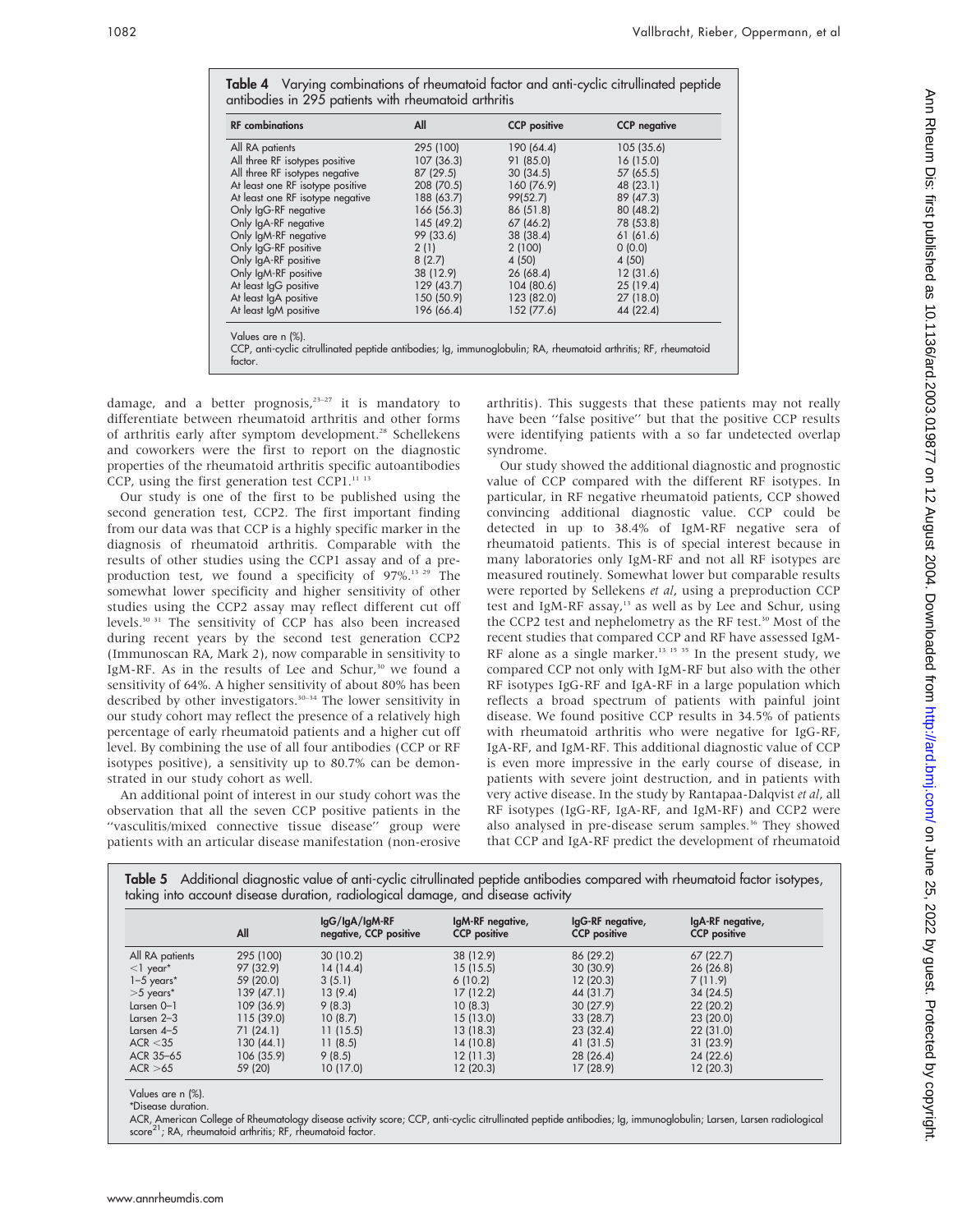|                 | All        | lgG-RF     | lgA-RF     | lgM-RF     | <b>CCP</b> |
|-----------------|------------|------------|------------|------------|------------|
| All RA patients | 295 (100)  | 129 (43.7) | 150 (50.8) | 196 (66.4) | 190 (64.4) |
| $<$ l year*     | 97 (32.9)  | 34 (35.0)  | 35(36.1)   | 55 (56.7)  | 53 (54.7)  |
| $1-5$ years*    | 59 (20.0)  | 31(52.5)   | 38 (64.4)  | 41 (69.5)  | 40 (67.8)  |
| $>5$ years*     | 139 (47.1) | 64 (46.0)  | 77 (55.4)  | 100 (71.9) | 97 (69.7)  |
| Larsen 0-1      | 109 (36.9) | 44 (40.4)  | 50(45.3)   | 73 (67.0)  | 59 (54.1)  |
| Larsen 2–3      | 115 (39.0) | 59 (44.3)  | 65(56.5)   | 75 (65.2)  | 74 (64.3)  |
| Larsen $4-5$    | 71(24.1)   | 34 (47.9)  | 35(48.3)   | 48 (67.6)  | 57 (80.3)  |
| ACR < 35        | 130(44.1)  | 48 (36.9)  | 58 (44.6)  | 85 (65.4)  | 76 (58.5)  |
| ACR 35-65       | 106 (35.9) | 47 (44.3)  | 50 (47.2)  | 68 (64.2)  | 66 (62.3)  |
| ACR > 65        | 59 (20)    | 34(57.6)   | 42 (71.2)  | 43 (72.9)  | 48 (81.4)  |

arthritis, with CCP having the highest predictive value of all four antibodies.

The value of CCP and RF for predicting the outcome of rheumatoid arthritis has been investigated recently.<sup>9 10 12 14-16</sup> Several groups have found that CCP positive patients develop significantly more severe radiographic joint damage,<sup>12 14</sup> <sup>15</sup> though all used the less sensitive CCP1 test. Our study also showed that determination of CCP and RF isotypes, especially IgG-RF and IgA-RF, contributes to the prediction of clinical disease activity and joint damage. The study by Bas et al, in which the presence of IgM-RF, IgA-RF, and CCP was investigated, also showed an association of IgA-RF and CCP with clinical signs of disease severity.<sup>37</sup> The high prevalence of CCP in rheumatoid patients with extensive disease activity and severe radiological changes, and even more impressively in rheumatoid patients who are RF negative, suggests that CCP is more useful than the RF isotypes alone in the early prediction of disease outcome and disease activity. Vencovsky et al also showed that in patients with erosive rheumatoid arthritis the combination of CCP positivity and IgM-RF negativity was more common than RF positivity combined with CCP negativity.<sup>38</sup> Other investigators, such as Paimela et al, have reported that a positive test result of an ELISA based on purified human filaggrin as the antigen failed to predict joint destruction.<sup>39</sup> Vittecoq et al claimed that RF was the main factor predicting radiological progression, but they used anti-citrullinated rat filaggrin antibodies rather than the currently available CCP2 assay.40

#### Conclusions

ELISA for IgM-RF is still most useful as a screening marker in the diagnosis of rheumatoid arthritis. However, the second generation CCP ELISA now has a comparable sensitivity, and in addition it has proved to be the most specific marker for the disease. To establish the diagnosis of rheumatoid arthritis, we therefore recommend the use of the highly specific anti-cyclic citrullinated peptide antibody test. Especially in ambiguous cases or in rheumatoid factor negative patients with suspected rheumatoid arthritis, this test has proved very helpful and could be an additional diagnostic marker for the diagnosis of rheumatoid arthritis. Our study suggests that the combined use of RF isotypes and CCP is the most powerful prognostic and diagnostic tool and has greater value for clinical use than conventional RF tests on their own. This set of diagnostic and prognostic markers would allow the clinician to choose a more powerful disease modifying antirheumatic drug early in the course of disease, even when clinical judgment might not yet indicate the need for such drugs.

#### ACKNOWLEDGEMENTS

We wish to thank Dr D Roggenbuck, GA Generic Assays GmbH, Dahlewitz, Germany, for donation of a part of the CCP ELISA kits.

#### Authors' affiliations .....................

I Vallbracht, M Oppermann, F Förger, K Helmke, Krankenhaus München-Bogenhausen, Clinical Immunology/Rheumatology, Teaching Hospital of the University of Munich, Munich, Germany J Rieber, Medizinische Klinik München, University of Munich U Siebert, Harvard School for Public Health, Boston, Massachusetts, USA

#### REFERENCES

- Arnett FC, Edworthy SM, Bloch DA, McShane DJ, Fries JF, Cooper NS, et al. The American Rheumatism Association 1987 revised criteria for the classification of rheumatoid arthritis. Arthritis Rheum 1988;31:315–24.
- 2 Eggeland T, Munthe E. The role of the laboratory in rheumatology. Rheumatoid factors. Clin Rheum Dis 1983;9:135–60.
- 3 Smolen JS. Autoantibodies in rheumatoid arthritis. In: van Venrooij WJ, Maini RN, eds. Manual of biological markers of disease. Dordrecht: Kluwer, 1996, C1.1/1–18.
- 4 Thorsteinsson J, Björnsson OJ, Kolbeinsson A, Allander E, Sigfusson N, Olafsson O. A population study of rheumatoid factor in Iceland. A 5 year follow-up of 50 women with rheumatoid factor (RF). Ann Clin Res 1975;7:183–94.
- 5 Mikkelsen DW, Dodge HJ, Duff IF, Kato H. Estimates on the prevalence of rheumatic diseases in the population of Tecumseh, Michigan, 1959–60. J Chron Dis 1967;20:351–69.
- 6 Sebbag M, Simon M, Vincent C, Masson-Bessiere C, Girbal E, Durieux JJ, et al. The antiperinuclear factor and the so-called antikeratin antibodies are the same rheumatoid arthritis-specific autoantibodies. J Clin Invest 1995;95:2672–9.
- 7 Nienhuis RLF, Mandema E, Smids C. A new serum factor in patients with rheumatoid arthritis. The perinuclear factor. Ann Rheum Dis 1964;23:302–5.
- 8 Mediwake R, Isenberg DA, Schellekens GA, van Venrooij WJ. Use of anticitrullinated peptide and anti-RA33 antibodies in distinguishing erosive arthritis in patients with systemic lupus erythematosus and rheumatoid arthritis. Ann Rheum Dis 2001;60:67–8.
- 9 Eberhardt KB, Truedsson L, Petterson H, Svensson B, Stigsson L, Eberhardt JL, e*t al.* Disease activity and joint damage progression in early rheumatoid<br>arthritis: relation to IgG, IgA, and IgM rheumatoid factor. *Ann Rheum Dis* 1990;49:906–9.
- 10 Wiloch HW, Thompson K, Young A, Corbett M, Shipley M, Hay F. IgA and IgM rheumatoid factors as markers of later erosive changes in rheumatoid arthritis (RA). Scand J Rheumatology 1988;75:238–43.
- Schellekens GA, de Jong BAW, van den Hoogen FHJ, van de Putte LBA, van Venrooij WJ. Citrulline is an essential constituent of antigenic determinants recognized by rheumatoid arthritis-specific autoantibodies. J Clin Invest<br>1998;**101**:273–81.
- 12 van Jaarsveld CHM, ter Borg EJ, Jacobs JWG, Schellekens GA, Gmeling-Meyling FHJ, van Booma-Frankfort C, et al. The prognostic value of the antiperinuclear factor, anti-citrullinated peptide antibodies and rheumatoid factor in early rheumatoid arthritis. Clin Exp Rheumatol 1999;17:689–97.
- 13 Schellekens GA, Visser H, de Jong BAW, van den Hoogen FHJ, Hazes JMW, Breedveld FC, *et al.* The diagnostic properties of rheumatoid arthritis<br>antibodies recognizing a cyclic citrullinated peptide. *Arthritis Rheum* 2000;43:155–63.
- 14 Meyer O, Labarre C, Dougados M, Goupille P, Cantagrel A, Dubois A, et al. Anticitrullinated protein/peptide antibody assays in early rheumatoid arthritis for predicting five year radiographic damage. Ann Rheum Dis 2003;62:120–6.